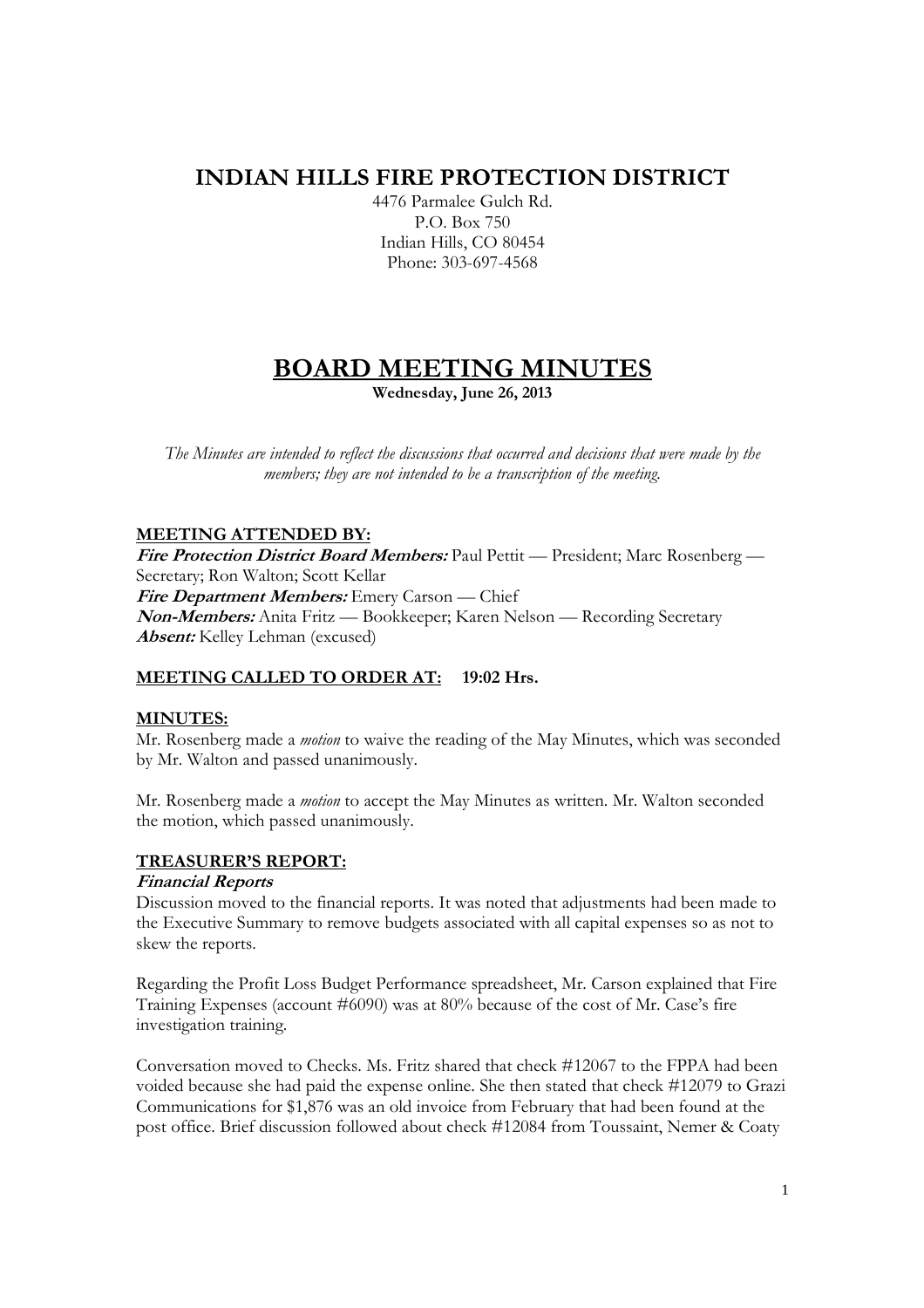for \$5,604.55. It was agreed that bills from the attorney would be reviewed by Board members each month for accuracy and to keep costs in line.

An additional check was written (#12087) to Alert Credit Bureau for \$20 for background checks of new members.

Discussion followed about credit card expenses. Mr. Carson explained that the \$875.00 charge to Randy's High Country Towing had been for bringing apparatus 349 back after it broke down at the Black Forest fire. Brief conversation also occurred about the auto renewal for Trend Micro Internet security. It was noted that such auto renewals need to be monitored.

Mr. Rosenberg made a *motion* to approve checks #12066-12087, excepting checks #12067- 12068, plus automated payments, credit card expenses, and bank fees. Mr. Walton seconded the motion, which passed unanimously.

#### **DEPARTMENT/OFFICERS' REPORTS:**

**Fire Marshal — Randy Rudloff**  Not present. No report submitted.

## **Chief — Emery Carson**

A report was distributed and various items were discussed. Mr. Carson began by stating that the District had been awarded both the EMTS and Homeland Security grants. Mr. Carson explained that the EMTS grant is a 50% match and would require \$5,800 of District funds to purchase various EMS equipment. The Homeland Security grant, he continued, will provide for new radios and require \$12,000 of District funds (a 21% match).

Mr. Kellar was quick to clarify that the city and county of Denver, who administers the grant, will do the purchasing and issuing of the radios. The District cannot purchase the items itself. An IGA will be needed with Denver, he added.

Mr. Carson moved on to the next item in his report stating that the paperwork had been received from Jeffco Schools to move forward with the lot line adjustment. He said that he anticipated it being finalized by the end of August. Discussion followed about the need to speak with the mortgage company that financed the house purchase since the lot size will be decreasing in size.

Regarding the build-out for the new tender, Mr. Carson said that Rosenbauer has been chosen as the vendor. The cost of the build-out is roughly \$145,000, although details are still being finalized, he added. Conversation ensued about the fact that the cost of the chassis and build-out are now approximately \$60,000 more than the bank had initially been told. In addition, it was discussed that \$1,200 would need to be spent to move the fuel and air tanks, and approximately \$3,500 would be required to move the chassis from its present location in California to Rosenbauer in South Dakota.

Mr. Rosenberg made a *motion* to select Rosenbauer as the build-out vendor and spend \$1,200 to move the fuel and air tanks on the chassis. Mr. Walton seconded the motion, which passed unanimously.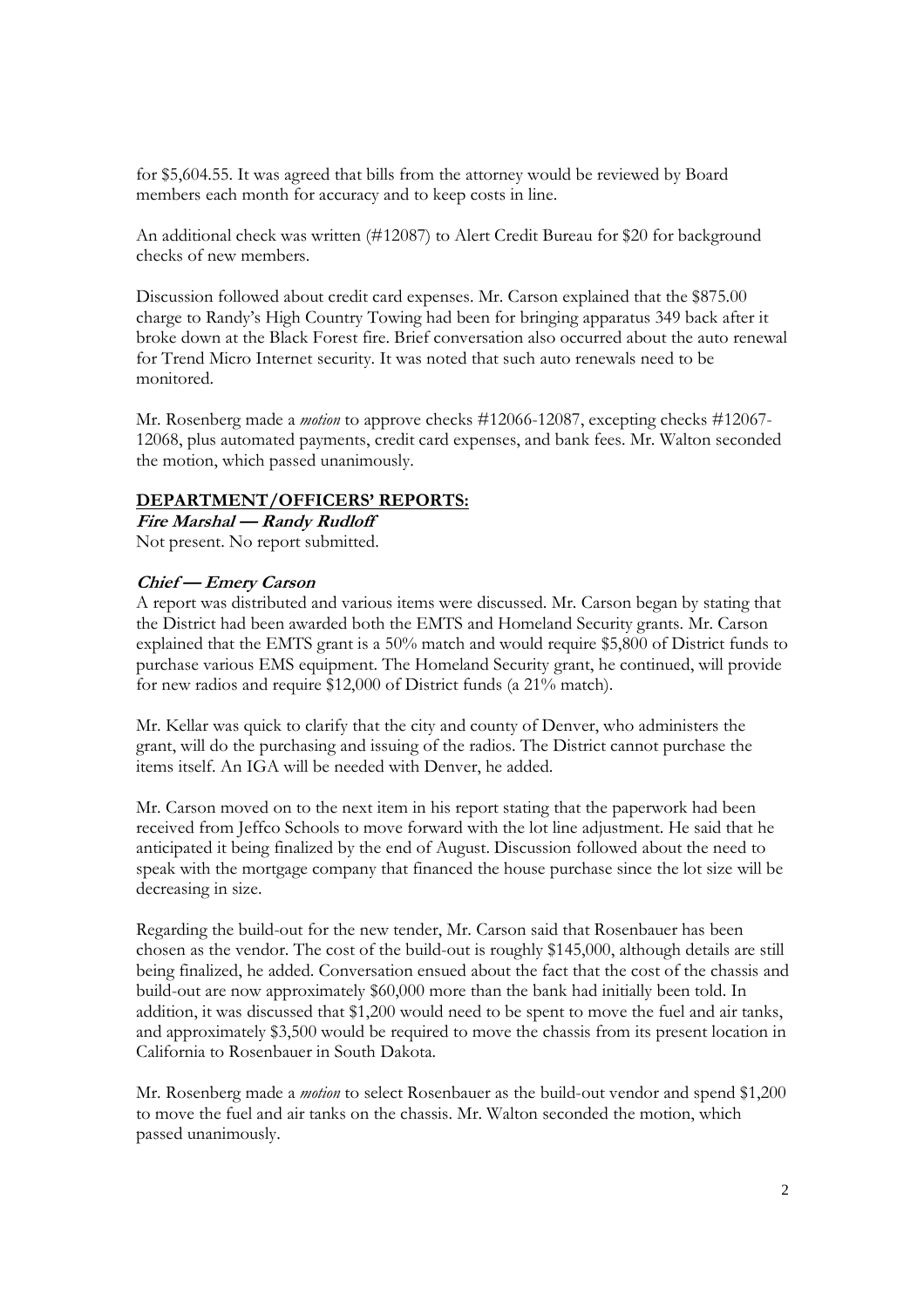It was agreed that financing would have to be finalized in the future.

Discussion turned to the dates for Firewise community slash collection. Mr. Kellar announced that the August dates that the District had been hoping for were not possible. Conversation followed about additional options for how to logistically accomplish slash collection in Indian Hills. No decisions were made.

Mr. Carson next announced that the Fourth of July fireworks had been cancelled. It was agreed that it was a prudent decision, given the recent wildland fires. Mr. Carson also stated that a Stage 2 fire ban would soon be going into effect in the area.

Regarding wildfires, Mr. Carson said that \$6,500 had been brought in on wildfires. He explained that the District had been reimbursed for truck usage. Personnel are reimbursed directly from the Federal government.

Mr. Carson turned conversation to an update on the lawsuit with Fire Trucks Plus. He explained that the owners had been served and the attorney had filed the disclosure the previous Monday. The defendants would have until July 15 to answer, he said.

Mr. Carson concluded his report by summarizing the calls for the month, which totaled 23 to date.

As an aside, discussion occurred about the fact that the fire department property insurance deductible has been raised to \$500 and the need to insure the chassis/cab before moving it. After it is relocated, it was agreed that insurance could be procured for the full value of the apparatus.

## **Assistant Chief — Marc Rosenberg**

Present; no report submitted.

**Fire Captain — Scott Case** 

Not present; no report submitted.

## **EMS Captain — Bob Fager**

Not present; no report submitted.

## **OLD BUSINESS:**

## **Communications System**

Mr. Pettit shared that the shed had been erected at the Mt. Lindo site. He stated that he was working on the electrical and should be done in the next ten days. The equipment was now running cooler, he reported. In addition, a combination box holding a key had been installed, he added.

## **Firewise Update**

While discussion had already occurred on the topic, concern was expressed about the risk of talking but taking no action. It was agreed to book a date in October for slash collection but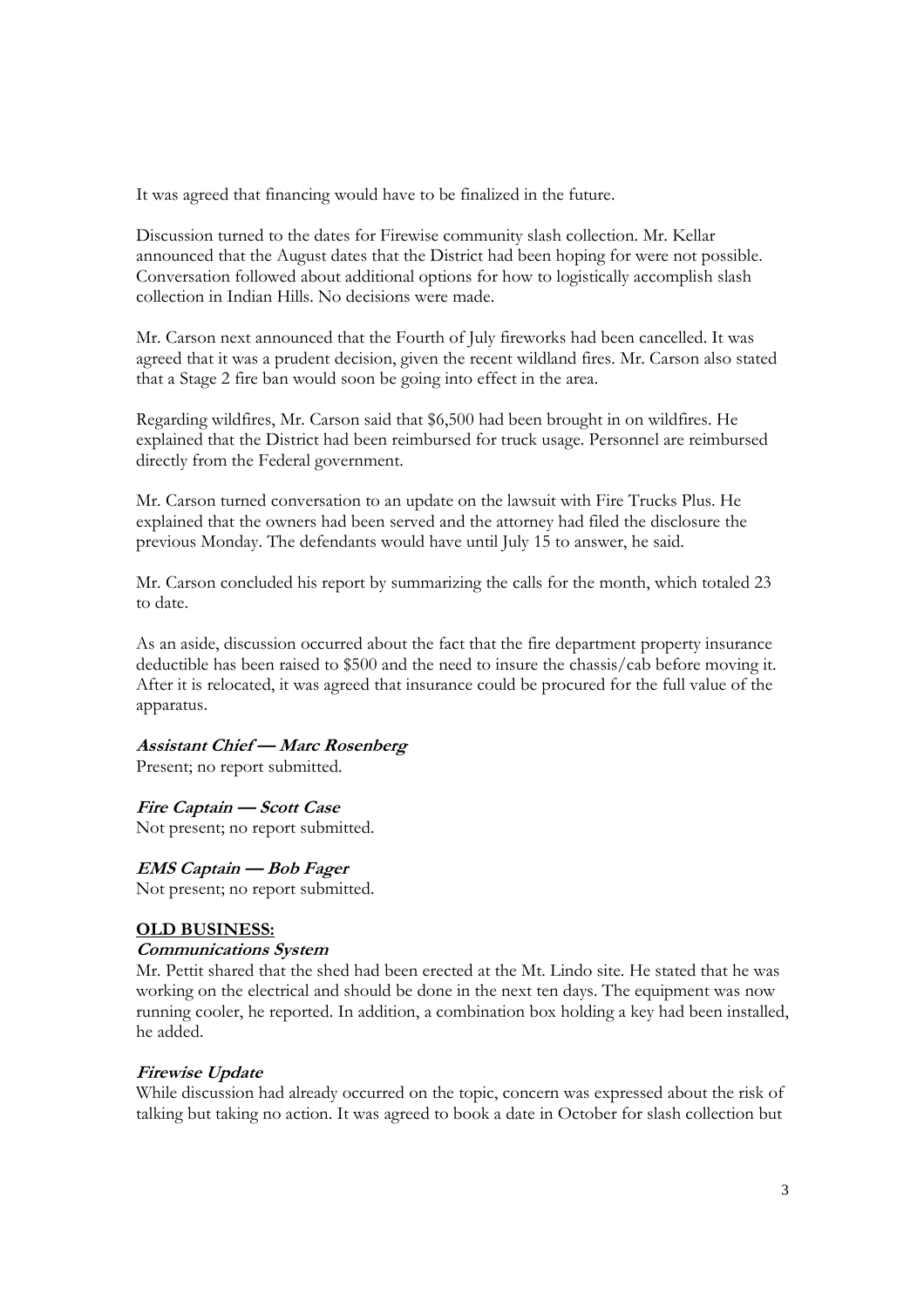ask that the District be contacted if any cancellations occurred beforehand. Brief conversation followed about the challenges of the project.

#### **NEW BUSINESS:**

#### **Sale of Noble House**

Mr. Rosenberg stated that a new member of the Department had expressed interest in purchasing the Noble house. The member has the down payment and loan pre-approval, Mr. Rosenberg added. Conversation followed about how the house sale should be handled since it involves public monies. It was also noted that the house can't be sold until the lot line adjustment has been finalized. Until then, there is no legal description. It was agreed that some research needs to be done regarding what responsibilities the District has in marketing the house and in transparency issues related to the sale.

## **Medicare Ambulance Billing Policy**

A handout was distributed providing options for a policy regarding Medicare patients who are transported to the hospital by ambulance but don't meet Medicare's strict definition of medical necessity. Lengthy conversation followed. Board members concurred that they didn't want to place the burden of determining Medicare medical necessity on the Department's responders. It was agreed to send a proposed policy to the attorney for review.

## **November Election Participation**

Mr. Pettit said that he had received a letter from the County asking if the District had any issues for the November election. Discussion occurred about the possibility of asking for a bond issue to finance the new station. It was agreed that the topic would be discussed in more detail at the next month's Board meeting.

#### **EXECUTIVE SESSION:**

Mr. Rosenberg made a *motion* to call an Executive Session at 20:50 per CRS 24-6-402 to discuss personnel issues. Mr. Walton seconded the motion, which passed unanimously. All meeting attendees stayed in the room as the issue directly affected them. Recording commenced using the District's recorder.

Mr. Rosenberg made a *motion* to adjourn the Executive Session. Mr. Walton seconded the motion, which passed unanimously.

#### **REGULAR SESSION:**

Mr. Pettit called the regular session back to order at 21:05.

Mr. Rosenberg made a *motion* to make Ms. Nelson a part-time employee of the District with the same hourly pay and no benefits. Mr. Walton seconded the motion, which passed unanimously.

In further personnel news, Mr. Carson announced that Ms. Walton would be taking over cleaning duties at the station. Conversation followed about whether independent contractors should be covered by the District's workers' compensation. A question was also raised about whether Mr. Rudloff has his own policy.

## **Audit Proposals**